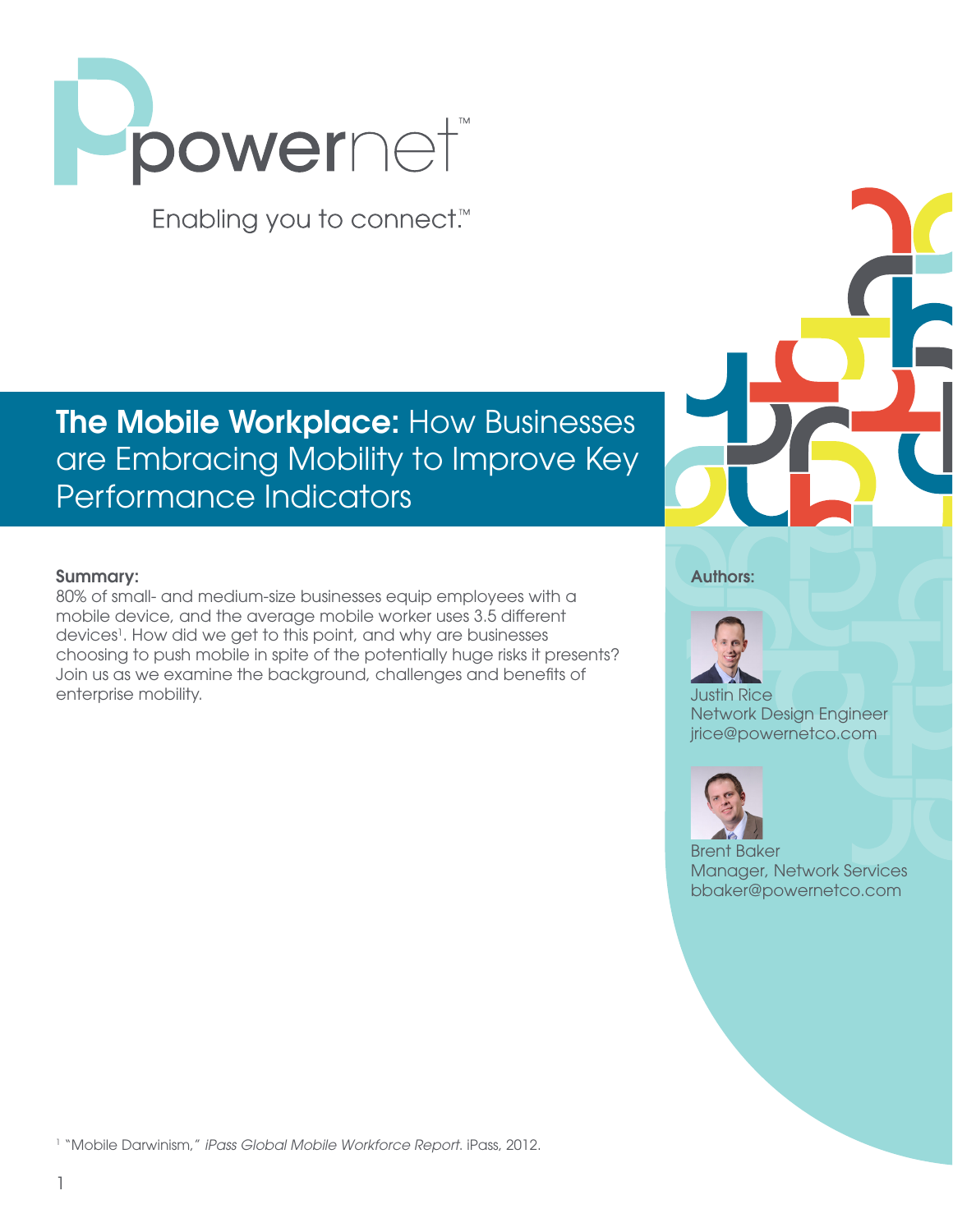# Table of Contents

| Defining the 'Mobile Enterprise'<br>Changes in the Traditional Workplace<br>The Difference between 'Mobile' and 'Remote'           | 3<br>$\ensuremath{\mathsf{3}}$<br>3 |
|------------------------------------------------------------------------------------------------------------------------------------|-------------------------------------|
| What's Driving Mobility in the Workplace?<br>Bring Your Own Device (BYOD)<br>Hosted Communications and Unified Communications      | 4                                   |
| The Benefits of Enterprise Mobility<br>Productivity<br>Costs<br><b>Employee Satisfaction</b>                                       | 5<br>5<br>5<br>6                    |
| <b>Challenges to Overcome</b><br>Security and Device Management<br>Communication<br>Resources<br>Employee Management and Oversight | Ô<br>6<br>6<br>6                    |
| The Workplace of Tomorrow Is Here                                                                                                  |                                     |
| <b>About Powernet</b>                                                                                                              |                                     |

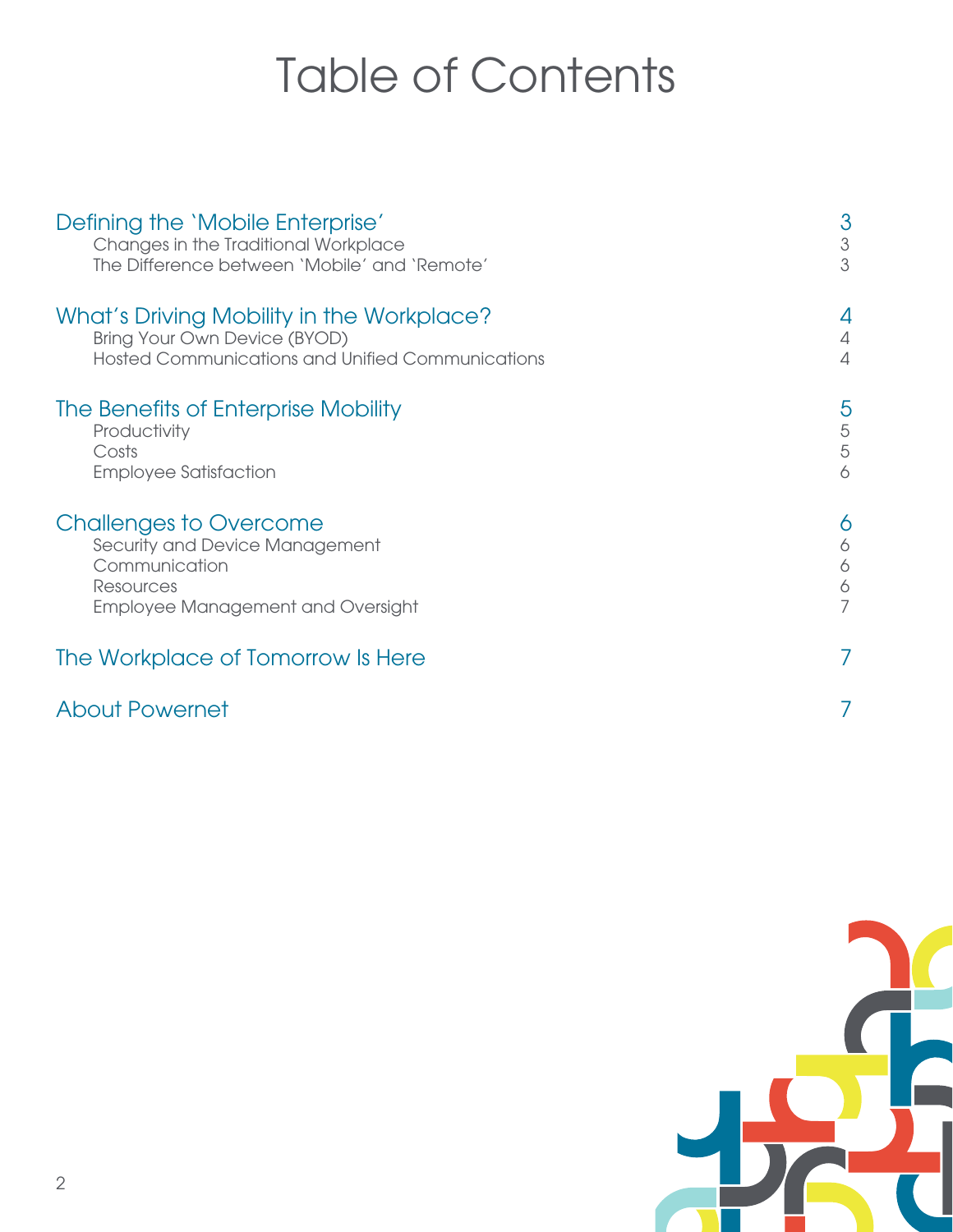# Defining the 'Mobile Enterprise'

What does it mean to be mobile, both at the employee level and the enterprise level? And how did we get to this point?

### Changes in the Traditional Workplace

Office life used to only exist between the hours of 8 am - 5 pm., and it was difficult to take your work home with you. Working after hours meant staying at the office after hours. Cell phones were only for the big shots-- the closest thing the average employee or manager had was a car phone, and that was really only for car emergencies or to get the occasional drive-thru dinner order from the family on the way home from work. The Internet was slow and it was limited in its business functionality, as were the desktop behemoths it ran on. Information was stored on floppy disks or CD-ROMs, and office communique happened inperson or via printed paper.

It's a wonder anything got done, right?

Obviously all of this has changed in the recent decade or so. Some of these changes are driven by culture - new generations have different ways of getting things done - and some are driven by technology. Most are driven by a combination of the two. After all, technology is going to have a major impact on a culture that grew up immersed in it.

Office hours are different. Some people in the same department work 10 a.m. to 7 p.m., others 7 a.m. to 4 p.m. Some don't even go to the office at all. Office communication is instant over email. Everyone has a cell phone, and most everyone has a smart phone. And it does more than just make phone calls. Floppy disks and CD-ROMs have been replaced by flash drives, network servers and the all-mighty cloud. The Internet is fast and functional, as are the myriad devices of varying sizes that access it. Workers can connect to anyone, anywhere at any time.

The pace, place and process of business has changed and notions of what a workplace should look like is becoming harder to pin down.

Technology has given workers options, and culture is starting to allow them to demand and exercise those

# options.

Technology has given workers options, and culture is starting to allow them to demand and exercise those options. I don't have to be at my desk to write that report; I can access the data from home. I don't have to be in the office for that one-onone meeting; I can set up a video conference. When you break it down, at the heart of all of these options is mobility.

### The Difference between 'Mobile' and 'Remote'

We can't define a "mobile enterprise" without first defining what we mean by "mobile." The first thing most people think of when you say "mobile" is "onthe-go," and they aren't wrong to think that-- a salesperson in an airport checking his or her work email is being mobile to some degree. But to really build a mobile enterprise, "mobile" has to be more than accessing data or communicating with coworkers from outside of the office. In broader terms, it can't just be defined as working remotely.

Being mobile *within* the office is just as important as being mobile outside of the office. Consider this example: You're meeting with co-workers from a different department to discuss plans for the next quarter. Someone asks what the return on a specific investment made the previous quarter was. Can you or someone in the meeting pull up that info at the table without returning to their desk? It may be a small example, but it speaks to efficiency and time management. A truly mobile enterprise can be most-simply defined as:

*An organization whose employees have the ability to access pertinent data and documentation, as well as execute any function of their position, from locations within and outside of their office and/or usual workspace.*

# Being mobile **within** the office is just as important as being mobile **Outside** the office.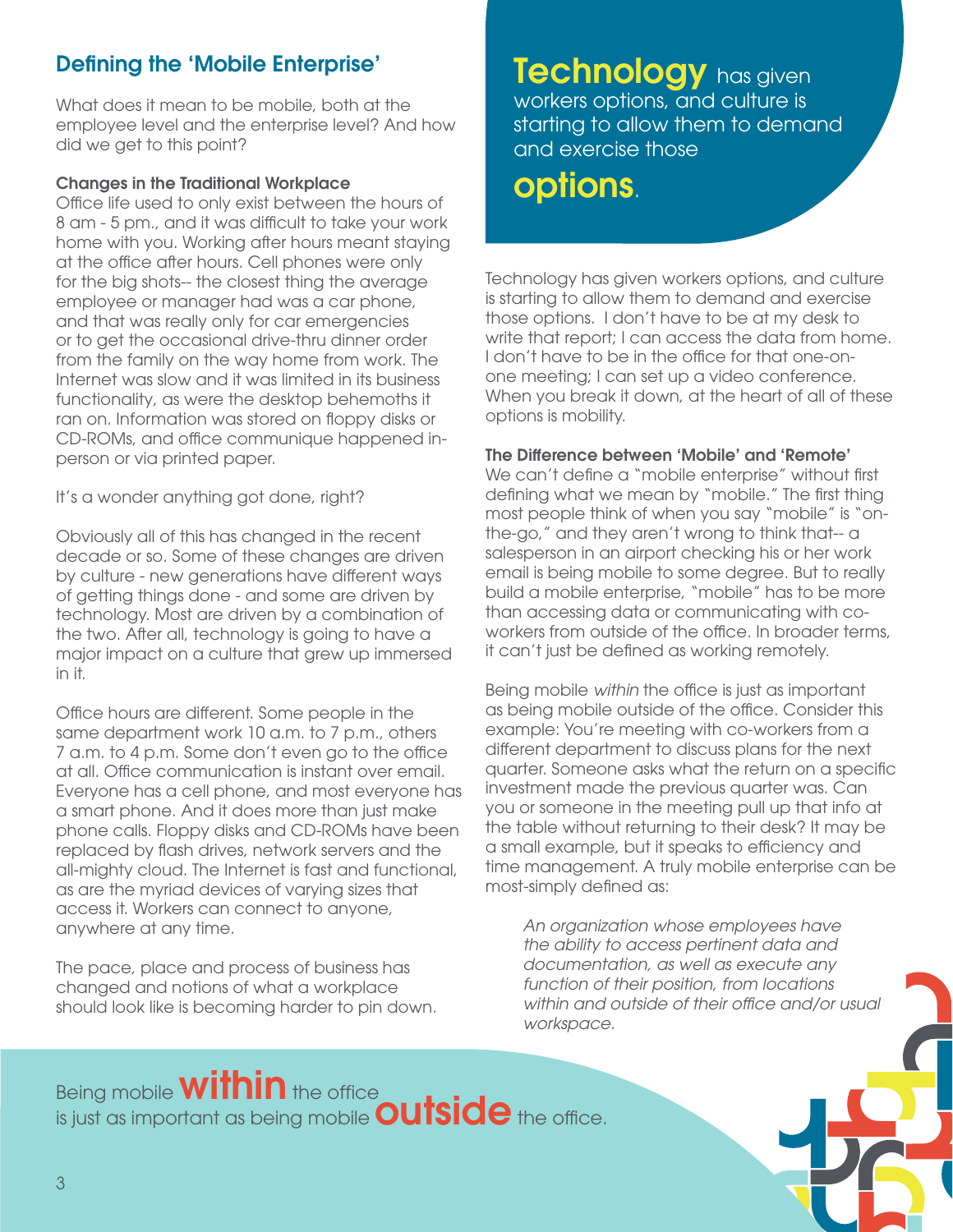By this definition, even a remote employee is not considered mobile if they can't function outside of their home office. Basically, a mobile enterprise frees an employee from his or her desk (wherever that may be), and in the following sections we'll examine what the business implications of this freedom are.

### What's Driving Mobility in the Workplace?

Technology is the obvious answer, but which specific devices, advancements and trends are having the biggest impact on mobility in the workplace?

### Bring Your Own Device (BYOD)

BYOD, or "Bring Your Own Device [to work]," is one of the fastest growing trends in the corporate world, and it makes perfectly good sense why from an employee perspective: If I am familiar with my device and it helps me more efficiently do my job, why shouldn't I be able to use it? It's that sentiment that drives 82% of tablet owners to use their personal tablet for work<sup>1</sup>, and why 53% of organizations offer BYOD2 .

Despite the security, synchronicity and integration concerns that accompany BYOD and keep IT staff up late at night, the push for BYOD adoption will persist until it comes to full fruition (at least so far as the company can reasonably support it). One reason is certainly the fact that 1 billion mobile devices were shipped in 2011, with that number expected to reach 2 billion by 2016<sup>3</sup>. The other reason is the fact that it's a top-down demand.



2 EvolveIP, 2014. 3 IDC, 2012.



Executives and C-level employees are just as, if not more, tied to their mobile devices due to travel and attending out-of-office meetings.

### Hosted Communications and Unified **Communications**

Hosted communications and unified communications (UC) go hand-in-hand. Hosted communications solutions are hosted off-site by the company's telecom service provider and utilize voice-over-Internet Protocol (VoIP) technology instead of traditional telephone landlines for voice communication.

UC solutions take hosted communications a step further and provide infrastructure (through software and/or applications) that enables communication over the company network from any connected device, allowing voice, SMS (most commonly text messaging), instant messaging, email and video messaging/conferencing to all take place from one platform. Because it operates off a hosted IP system, UC is able to integrate communication mediums more easily and efficiently.

It's this ease and efficiency that make hosted and UC technology the foundation for enterprise mobility. They provide the framework for communication in the Digital Age, and businesses, especially SMBs, are buying in. One study has predicted spending on UC apps among SMBs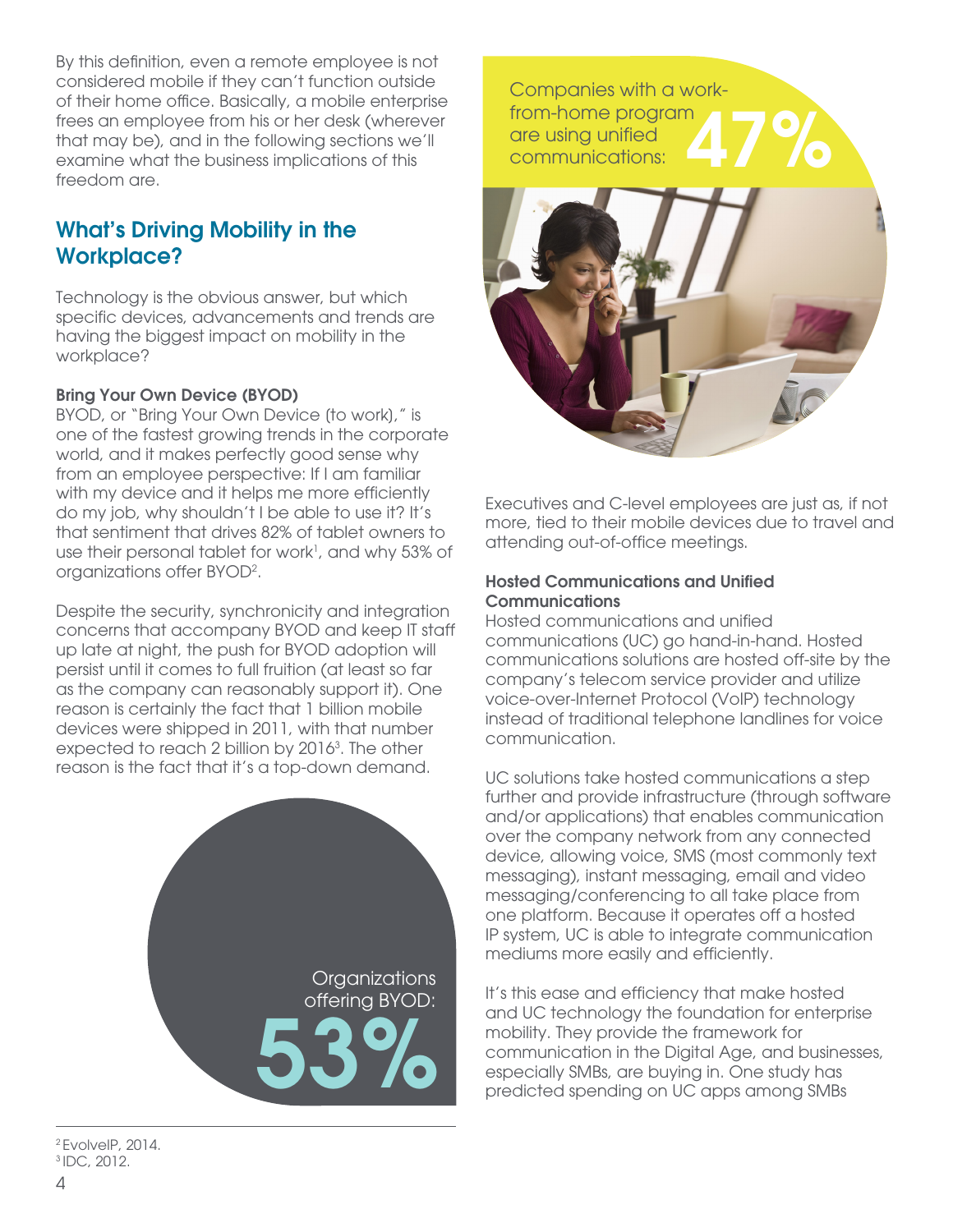would grow at double the rate than among enterprises with 500 or more employees between 2012 and 20174 . Among businesses of all sizes, 47% of companies with a workfrom-home program currently implement a UC solution, and 84% of all companies without a UC solution are thinking about or are planning on implementing one in the next 1-3 years<sup>2</sup>.

Combine hosted and UC adoption on the back-end with BYOD and mobile device proliferation on the front-end, and you have a recipe for a mobility boom in the enterprise community.

# The Benefits of Enterprise Mobility

With more than 75% of businesses seeing or expecting to see significant benefits from their mobility initiatives<sup>5</sup>, there's a lot to gain through mobile adoption.

### **Productivity**

It's not too difficult to see how mobility improves productivity for sales professionals. If they only worked leads from their desk, they wouldn't have time to work many leads, resulting in fewer deals closed. But what about other roles? It depends on the sector. Human resources teams are often deployed off-site in construction. Maintenance workers and business services professionals are also often on the move. These people, and many others, need to be mobile-enabled in order to maximize the use of their time.

Businesses seeing or expecting to see significant benefits from their mobility initiatives:

75%+

# communications solutions can drastically cut

Hosted

equipment and management costs for telecommunications systems.

At the other end of the spectrum, some employees simply work better outside of the office. A self-controlled environment with fewer distractions can significantly improve productivity. All told, 74% of employers surveyed by Intel cited it as a reason for mobile adoption (meeting employee requirements was the second-most frequent response at 42%<sup>6</sup>), and businesses utilizing mobile initiatives saw increases in employee productivity improve by 21%<sup>5</sup>.

### **Costs**

Surprisingly, only 27% of employers cited saving money as a reason to pursue enterprise mobility, while 36% of people in the same study cited cost of implementation as one of the top three barriers to enterprise mobility<sup>6</sup>. But only considering implementation costs doesn't take into account the bigger picture.

Hosted communications solutions can drastically cut equipment and management costs for telecommunications systems. Likewise, despite requiring additional attention from a security standpoint, BYOD programs improved cost-savings

by 17%5 . Additional savings can be found in the need for less office space and supplies as well.

4 Info Trac, 2012. <sup>5</sup>*TechInsights Report: Enterprise Mobility - It's All About the Apps*. CA Technologies, 2014. 6 Intel, 2013.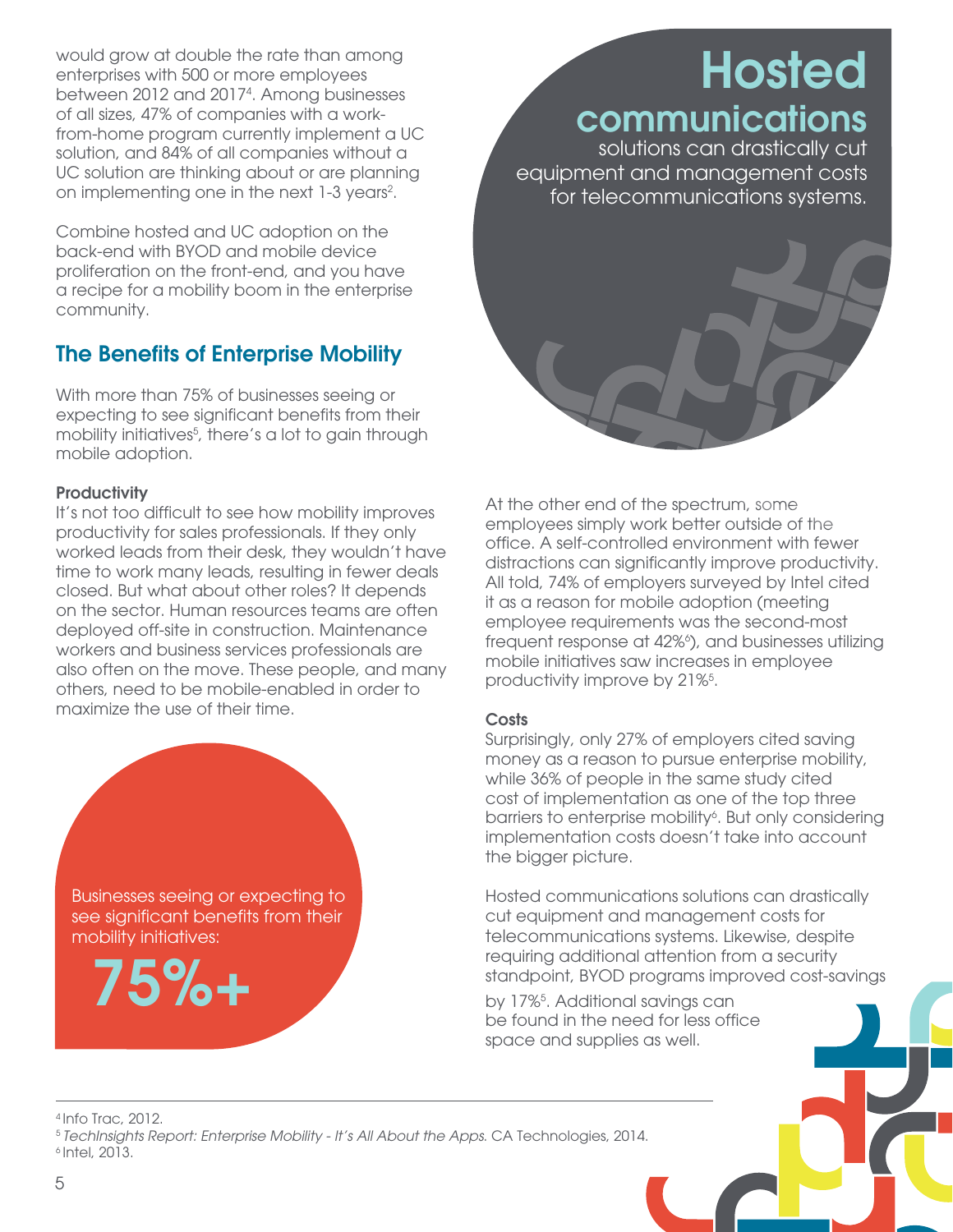### Employee Satisfaction

As mentioned earlier, mobility is all about freedom, and who doesn't like freedom? Mobility translates to flexibility for many workers. With a lot of employees on different schedules and some salaried employees expected to answer to company emergencies and flash fires at any time of day, mobility gives them more control of their work-life balance, an increasingly important consideration for many on the job market. And the numbers bear this out: Implementing mobile initiatives improved employee retention and/or recruitment by 21%<sup>5</sup>.

# Challenges to Overcome

The benefits are clear and quantifiable, but reaching mobile enterprise maturity isn't all roses. Businesses face several challenges on the path to mobile success.

### Security and Device Management

Mobile adoption definitely puts a strain on IT departments. With an ever-increasing number of devices to account for, it's no surprise that 41% of IT professionals ranked mobility as one of their top three IT risks<sup>7</sup>. This makes device management one of the biggest barriers in building a mobile enterprise -- 59% of SMBs cite lost or stolen devices as their top mobile concern<sup>8</sup>, and only 27% of all companies believe their mobile security is adequate9 . Still, security solutions, systems and software exist to curb the risks associated with mobile adoption. The real challenge companies face is staying on top of new risks and threats, and giving IT the resources to properly monitor devices and networks.

### **Communication**

Physical and geographic barriers will always present a challenge, regardless of the quality of the systems put in place to overcome them. At the end of the day, an out-of-office employee can't simply walk over to a co-worker's desk if they need something from that person. You can call or email all you



want, but that doesn't mean the person on the other end is going to answer quickly, if at all.

Mobility leaves employees more free to communicate with co-workers on their own time, which can be a positive or negative depending on the urgency of the situation being communicated about and the responsiveness of the worker being communicated to. Technology provides people a means to connect; if and when they choose to connect is up to them.

### **Resources**

Similar to security and device management, mobility can put a strain on resources, whether that's in manpower, hours, hardware, software or cold, hard cash. IT staff are needed to secure and maintain the mobile infrastructure, limiting their ability to manage other aspects of the company's technology systems. This is why hosted communication solutions are becoming increasingly popular among businesses with mobile ambitions -- they alleviate some of the burden on IT support staff.

IT Staff - Mobile Devices - Systems & Programs Businesses must correctly balance their investments to maximize the value of mobile adoption.

<sup>7</sup>*State of Mobility Survey*. Symantec, 2012.

<sup>8 &</sup>quot;Mobilizing for Success: Boosting the Power of Business Applications with Mobile Solutions," Laurie McCabe, Sanjeev Aggarwai and Dwight Davis. SMB Group, 2011.

<sup>9 &</sup>quot;CIO Attitudes Toward Consumerization of Mobile Devices and Applications," Nick Jones. Gartner, 2011.